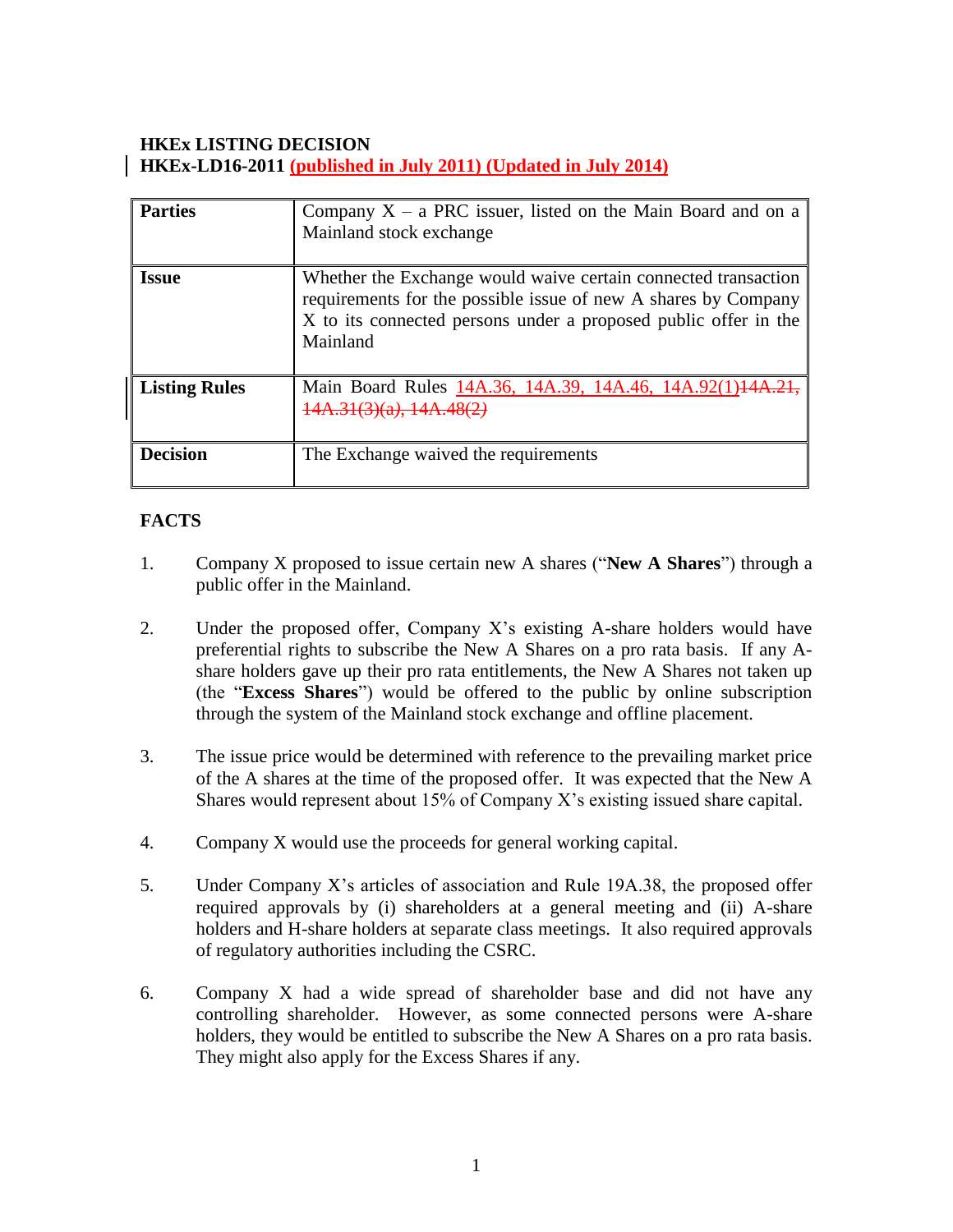- 7. Company X enquired whether the subscriptions of New A Shares by the connected persons set out in paragraph 6 would fall within the exemption under Rule 14A.92(1) 14A.31(3)(a).
- 8. If the exemption did not apply, Company X sought a waiver from the connected transaction requirements to seek independent shareholders' approval of, and to include an opinion from the independent board committee and the independent financial advisers on, the possible issue of New A Shares to the connected persons under the proposed offer (the **Requirements**). It would be unduly burdensome for Company X to comply with the Requirements because:
	- Any subscription of New A Shares by the connected persons would be subject to the same terms and conditions as those available to the other Ashare holders or independent investors. The Excess Shares, if any, would be allocated on a fair and equal basis and in compliance with the Mainland requirements. No preferential treatment would be given to the connected persons; and
	- The proposed offer was subject to shareholders' approval under other requirements described in paragraph 5.

# **APPLICABLE LISTING RULES**

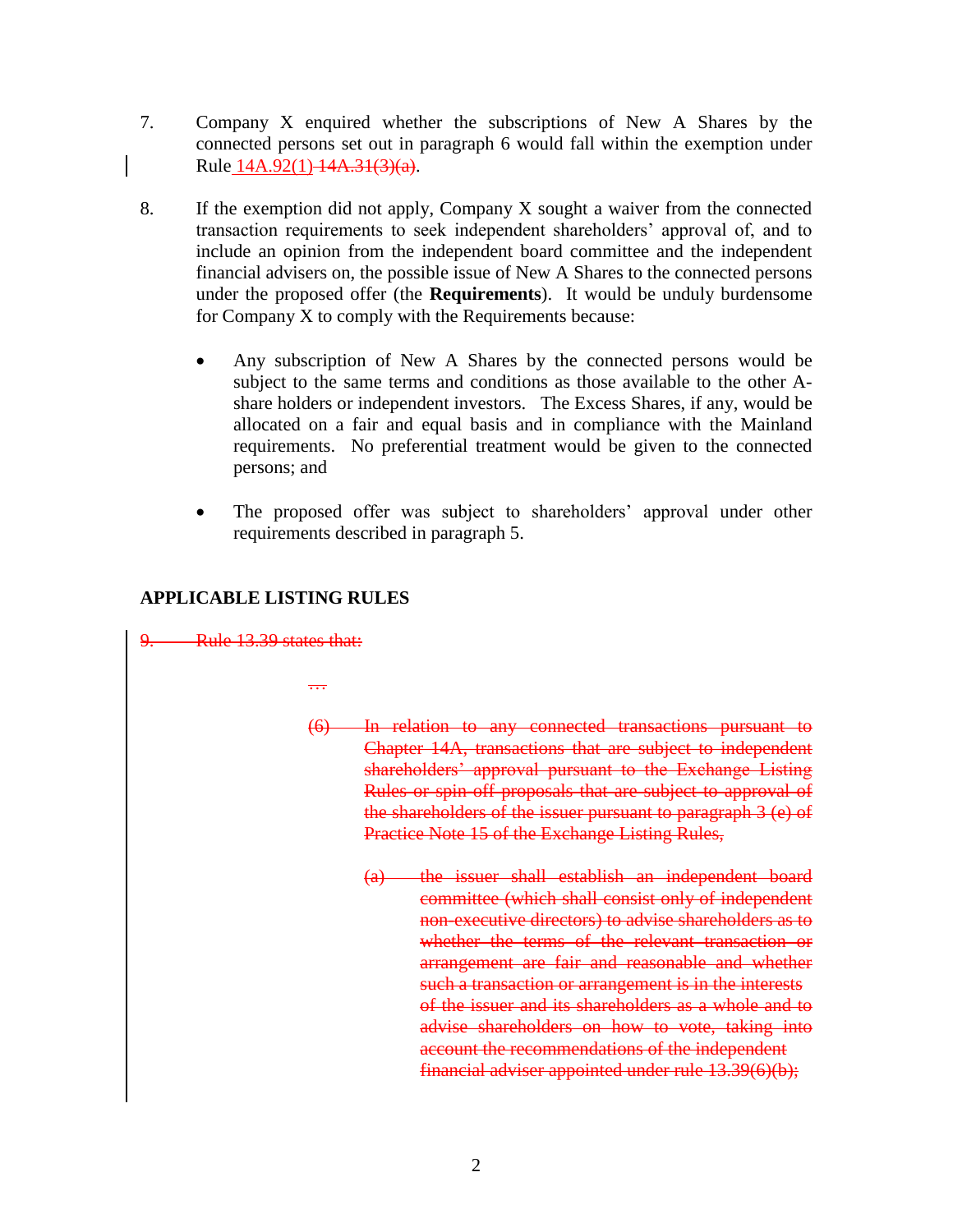- (b) the issuer shall appoint an independent financial adviser acceptable to the Exchange to make recommendations to the independent board committee and the shareholders as to whether the terms of the relevant transaction or arrangement are fair and reasonable and whether such a transaction or arrangement is in the interests of the issuer and its shareholders as a whole and to advise shareholders on how to vote; and
- (c) the independent board committee shall not consist of any independent non executive directors who have a material interest in the relevant transaction or arrangement. The independent board committee may consist of only one independent non-executive director if all other independent non-executive directors have a material interest in the relevant transaction or arrangement. If all the independent non-executive directors have a material interest in the relevant transaction or arrangement, no independent board committee can be formed. In that event, the independent financial adviser shall make its recommendation to the shareholders only in the manner prescribed under rule 13.39(7)(b).
- (7) In relation to any connected transactions pursuant to Chapter 14A, transactions that are subject to independent shareholders' approval pursuant to the Exchange Listing Rules or spin-off proposals that are subject to approval of the shareholders of the issuer pursuant to paragraph 3 (e) of Practice Note 15 of the Exchange Listing Rules, the circular to shareholders must contain at least:
	- (a) if applicable, a separate letter from the independent board committee advising shareholders as to whether the terms of the relevant transaction or arrangement are fair and reasonable and whether such a transaction or arrangement is in the interests of the issuer and its shareholders as a whole and advising shareholders on how to vote, taking into account the recommendations of the independent financial adviser; and
	- (b) a separate letter from the independent financial adviser containing its recommendation to the independent board committee and shareholders (or, if applicable, to the shareholders only) as to whether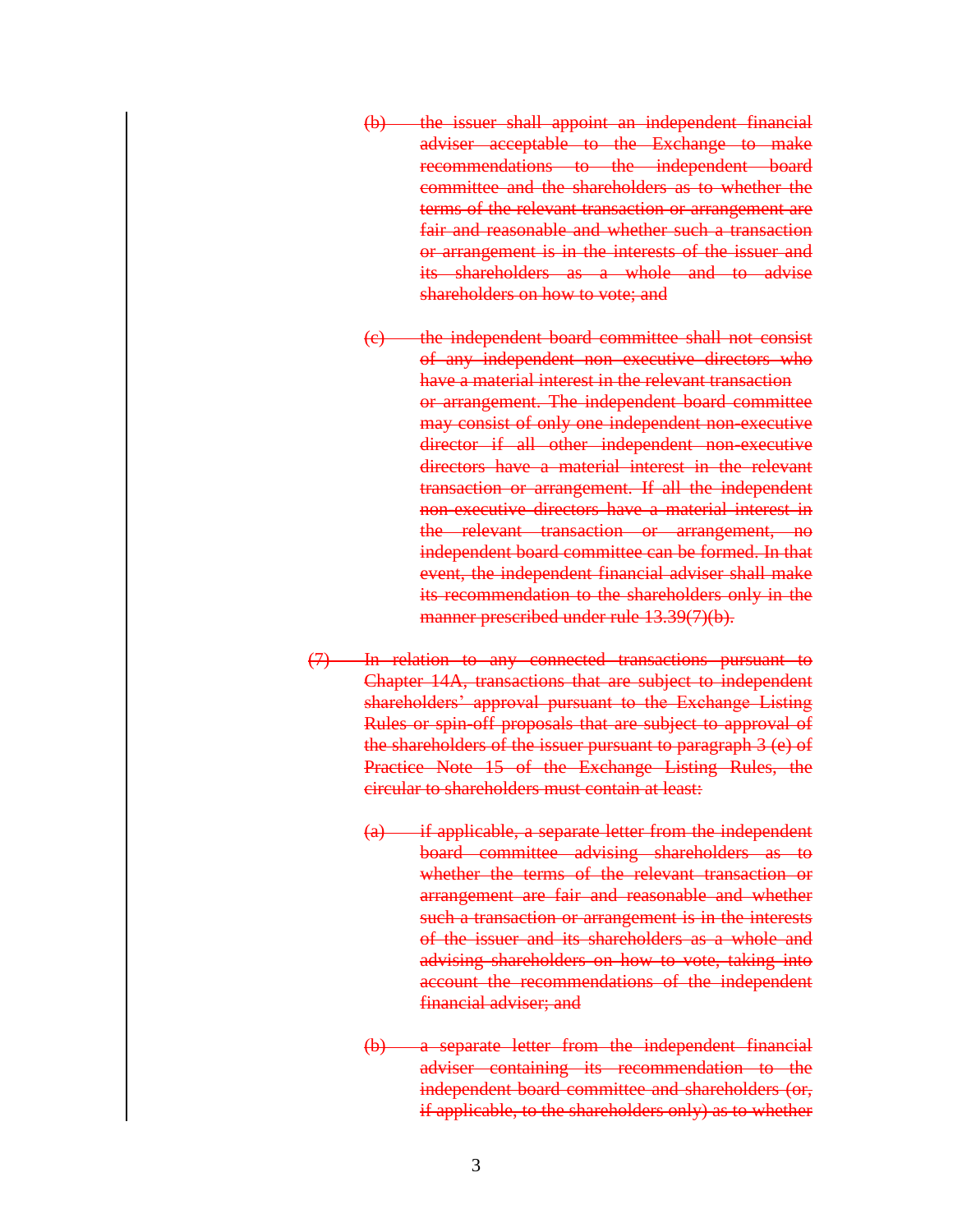the terms of the relevant transaction or arrangement are fair and reasonable and whether such a transaction or arrangement is in the interests of the issuer and its shareholders as a whole and advising shareholders on how to vote. Such letter must set out the reasons for and the key assumptions made and factors taken into consideration in forming that opinion.

10. Rule 14A.21 states that:

…

In relation to a connected transaction that is subject to independent shareholders' approval under this Chapter, the listed issuer must comply with the requirements set out in rules 13.39(6) and  $13.39(7)$ .

9. Rule 14A.36 states that:

The connected transaction must be conditional on shareholders' approval at a general meeting held by the listed issuer. Any shareholder who has a material interest in the transaction must abstain from voting on the resolution.

10. Rule 14A.39 states that:

If the connected transaction requires shareholders' approval, the listed issuer must (1) set up an independent board committee; and (2) appoint an independent financial adviser.

11. Rule 14A.46 states that:

The listed issuer must send a circular to its shareholders...

12. Rule 14A.92 states that:

An issue of new securities by a listed issuer or its subsidiary to a connected person is fully exempt if:

(1) the connected person receives a pro rata entitlement to the issue as a shareholder; …

11. Rule 14A.31 states that: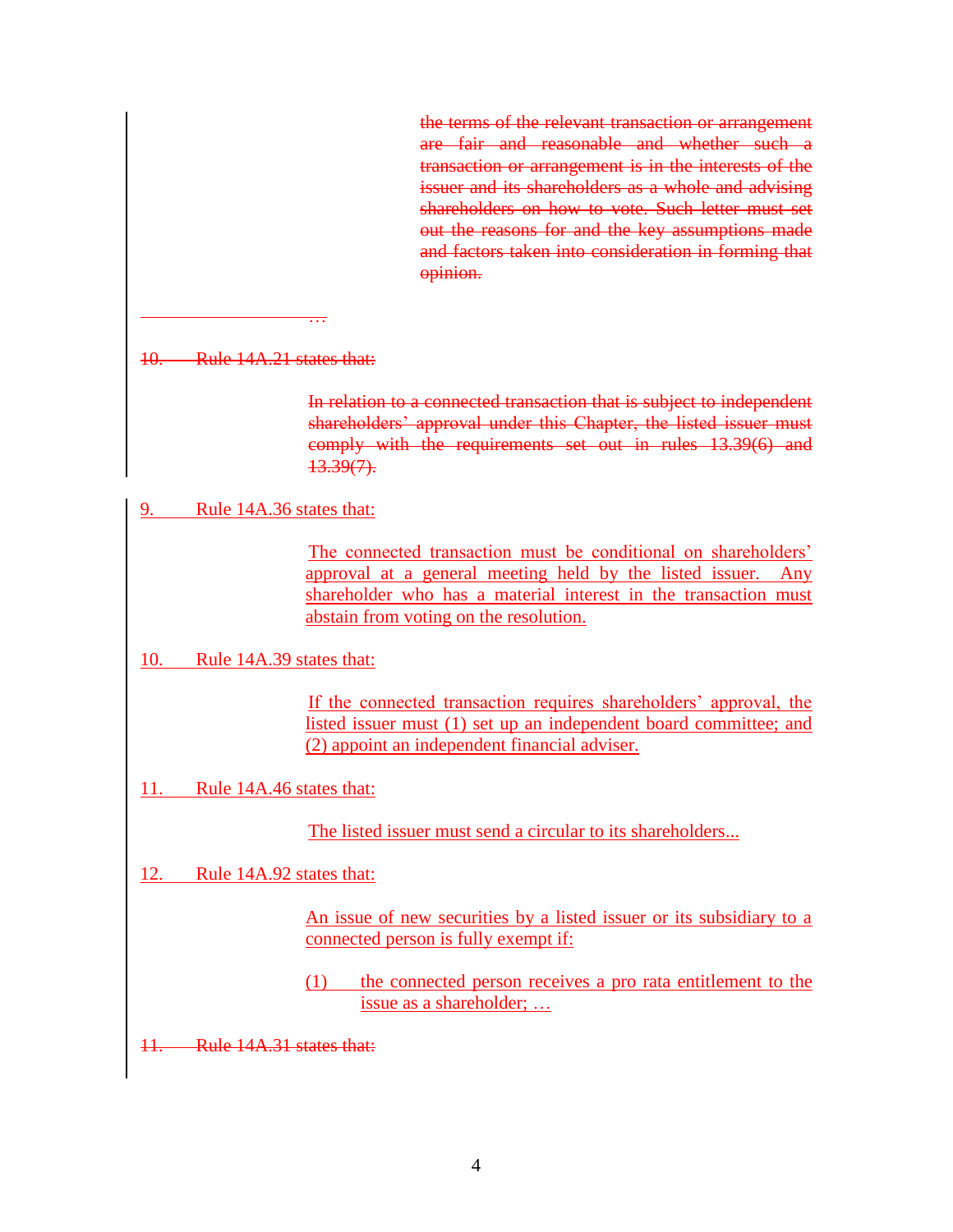The following connected transactions will be exempt from all the reporting, announcement and independent shareholders' approval requirements contained in this Chapter:

- …
- (3) where a listed issuer issues new securities to a connected person and:
	- (a) the connected person receives a pro rata entitlement to securities in its capacity as shareholder; or
	- 12. Rule 14A.48 states that:

Listed issuers proposing to enter into a connected transaction or a continuing connected transaction which is subject to independent shareholders' approval must:

- (1) comply with rules 14A.45 or 14A.46 (the reporting requirements) and 14A.47 (the announcement requirements); and
- (2) comply with the requirements set out in rules 14A.49 to 14A.54 (the circular and independent shareholders' approval requirements).
- 13. Rule 19A.38 modifies Rule 13.36(1)(a) for PRC issuers:

…

… the directors of the PRC issuer shall obtain the approval by a special resolution of shareholders in general meeting, and the approvals by special resolutions of holders of domestic shares and overseas listed foreign shares (and, if applicable, H shares) (each being otherwise entitled to vote at general meetings) at separate class meetings conducted in accordance with the PRC issuer's articles of association, prior to:—

(i) authorising, allotting, issuing or granting:—

(A)shares;

…..